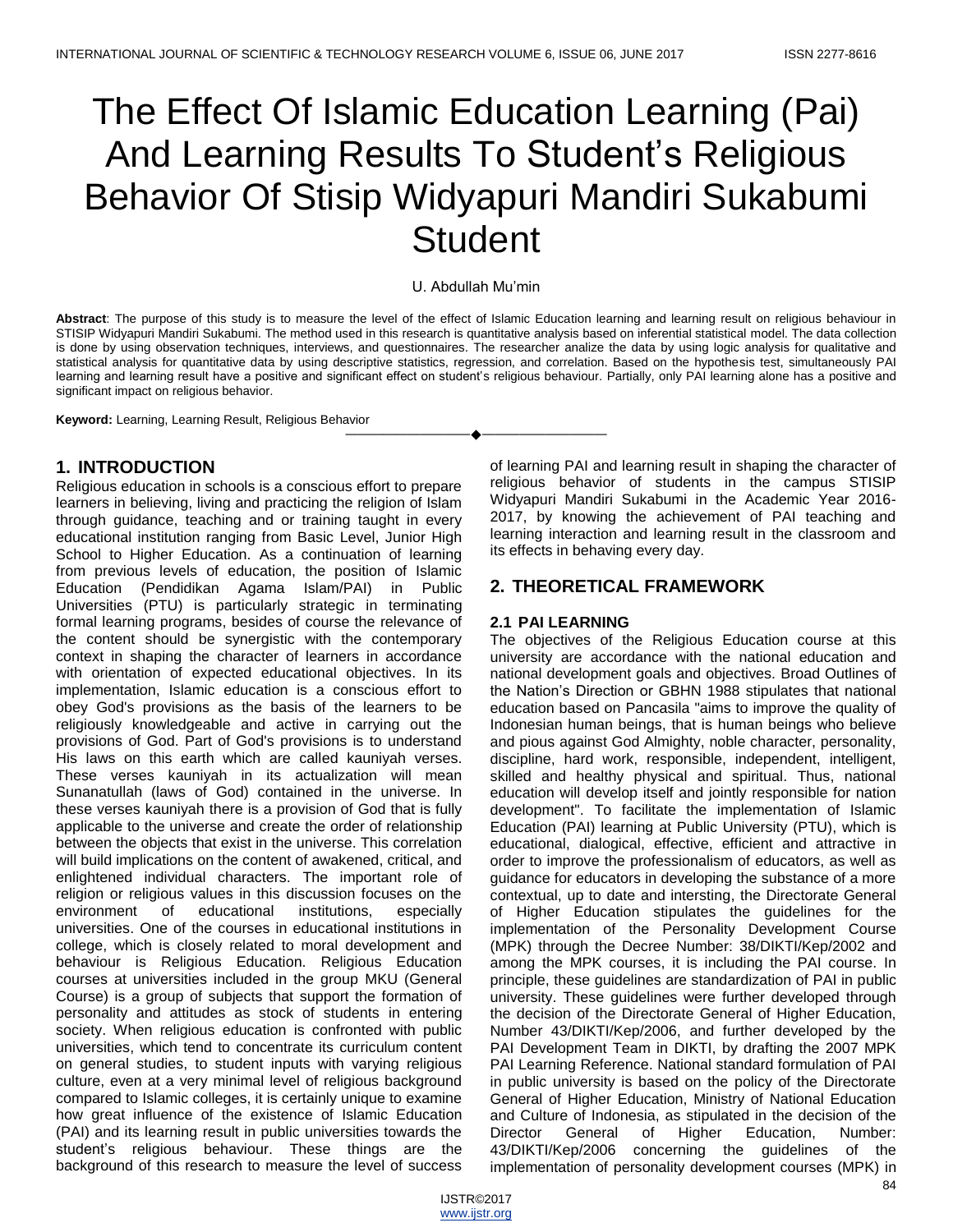public university and the 2007 MPK PAI Learning Reference, and based on the policy of the Directorate General of Islamic Education, Ministry of Religious Affairs, which is set forth in the PAI National Standard Book at public university 2010. Referring to the purpose of UUSPN No. 2/1989 concerning the implementation of religious education in universities, the content of religious education curriculum for PTU can at least cover; (1) the Qur'an and Hadith as the source of doctrine, (2) faith as the basis of all human actions, (3) morals as a value system, and (4) humanitarian problems. These four aspects are common materials for the development of other materials. However, in the instructional material of PAI published by Dipertais, Department of Religion of RI in 2004 confirmed that the competence of PAI is to lead the students to (1) master Islamic religious teachings and able to make it as a source of values and guidelines and the foundation of thinking and behaving in applying science and their professions; (2) be "intellectual capital" who believe and pious to Allah SWT, have a good behaviour and Islamic personality. (Ditpertais, 2004, p. vii) Based on its position, PAI is a course that equips learners in the form of basic skills of understanding, appreciation and experience of basic human values, as creatures of God, as individuals, family members, communities, citizens and as a part of nature. Islamic Education at Public University (PTU) is useful to guide students who believe and devoted to Allah SWT, has noble character, philosophical thinking, rational and dynamic, openminded to participate in realizing a safe, prosperous Indonesia which blessed by Allah SWT.

### **2.2 LEARNING RESULT**

Learning result can be explained by understanding the two words that make it up, "results" and "learning". The meaning of result shows on a gain due to an activity or process that resulted in the change of input functionally, while learning is a process of changes in individuals who interact with the environment to change the behaviour. Learning outcome is a change that result in human change in attitude and behaviour. (Purwanto, 2009, p. 38-45) Learning result shape the behavioral changes learned after learning activities (Hamalik, 1989, p. 122). Learning result include cognitive, affective, and psychomotor abilities. Cognitive domains are knowledge, comprehension, application, analysis, synthesis and evaluation. Affective domain is receiving, responding, valuing, organization, and characterization. Psychomotor domains include initiatory, pre-routine, rountinized. Psychomotor also includes productive, technical, physical, social, managerial, and intellectual skills. (Suprijono, 2010, p. 54-55) Meanwhile, to measure the success of the learning process is divided into several levels, namely: (1) the level of privilege or maximal that if all the lesson material can be mastered by students, (2) the level of excellent or optimal that if most of the lesson material can be mastered by 76 % - 99%, (3) the level of good or minimal that if the subject matter is only mastered by the students in ranged between 60% - 75%, and (4) the level of less that if lesson material controlled by students less than 60%. (Djamarah, 2006, p. 107)

## **2.3 RELIGIOUS BEHAVIOUR**

Religious behavior comes from two words of behavior and religious. Etymologically, behavior is an individual response or reaction to stimuli or the environment (Depdikbud, 2001, p. 755). The Great Dictionary of Indonesian defines it as an

individual response or reaction embodied by motion (attitude) not only of body or speech (Poerwadarmanto, 1985). Behavior is a totality of motoric motion, perception and congnitive function of the human (Soekanto, 1984, p. 72). So, that behavior reflects the personality, that is, motoric motion that is appreciated in the form of behavior or real activity. However, individual characteristics that include various variables such as motives, values, personality traits and attitudes that interact with each other and then also interact with environmental factors that have a big effect on behavior and sometimes even greater strength than the individual characteristics, this is which become more complex behavior predictions (Azwar, 1998, p. 11). From some of these restrictions it can be deduced that "behavior" is the total reaction of the individual to the stimulus or external situation manifested in the observable motion. Religion is a contemplation, more profitable to consciousness on God or something that is transcendent. This dependence is explicit in one's personality, experience, beliefs, thoughts, and encourages one to make submissions and other activities (Palautzion, 1996, p. 12). Whereas religiousness comes from the word religion which is defined by a set of rules of God that encourages the soul of someone who has the mind to follow the rules according to his own will and choice to achieve happiness in the world or the hereafter. From the psychological perspective, religious faith formulated as it is in scripture, personal religious behavior is measured by activities, such as praying, reading scriptures and other behaviors that bring spiritual benefits (Rakhmat, 2003, p. 32). Murshal and HM Taher understand it as a behavior based on awareness of the existence of God Almighty such as religious activity of prayer and so on (Taher, 1980, p. 121). So religious behavior is activity or behavior based on religious values. Religious behavior should be discussed because of such behavior leads to religious awareness and religious experience. Religious consciousness can present in the mind and can be studied by introspection. While the experience of religious is the feeling which presents in the beliefs because of religious result (Rakhmat, 2003, p. 45). In religion, there are teachings that should be done by its adherents, for Islam, there are teachings to be done and those that are prohibitions. The teachings in the form of orders to be performed include prayer, zakat, fasting, pilgrimage, helping others who are in distress and many more. While the prohibition is a lot like, drinking alcohol, gambling, corruption, prostitute and others. Religious behaviour is meant as a state that exists within a person encouraging to behave in relation to religion. This definition of religious behavior has a motivation that is accompanied by a willingness and a tendency to act in accordance with its religious behavior. Religious behavior is closely related to the attitude of a person in religion that can connoted with religious attitudes.

## **3. RESEARCH METHOD**

This research uses quantitative approach. This research is including in explanatory research type. Explanatory research is a study that explains the causal relationship between the variables that affect the hypothesis. In this study, there is at least one variable that is connected and this research is functioned to explains, predict and control a symptom. This research will explain about the existence of interactive or reciprocal relationship and mutual influence between variables to be studied. This research connects 3 (three)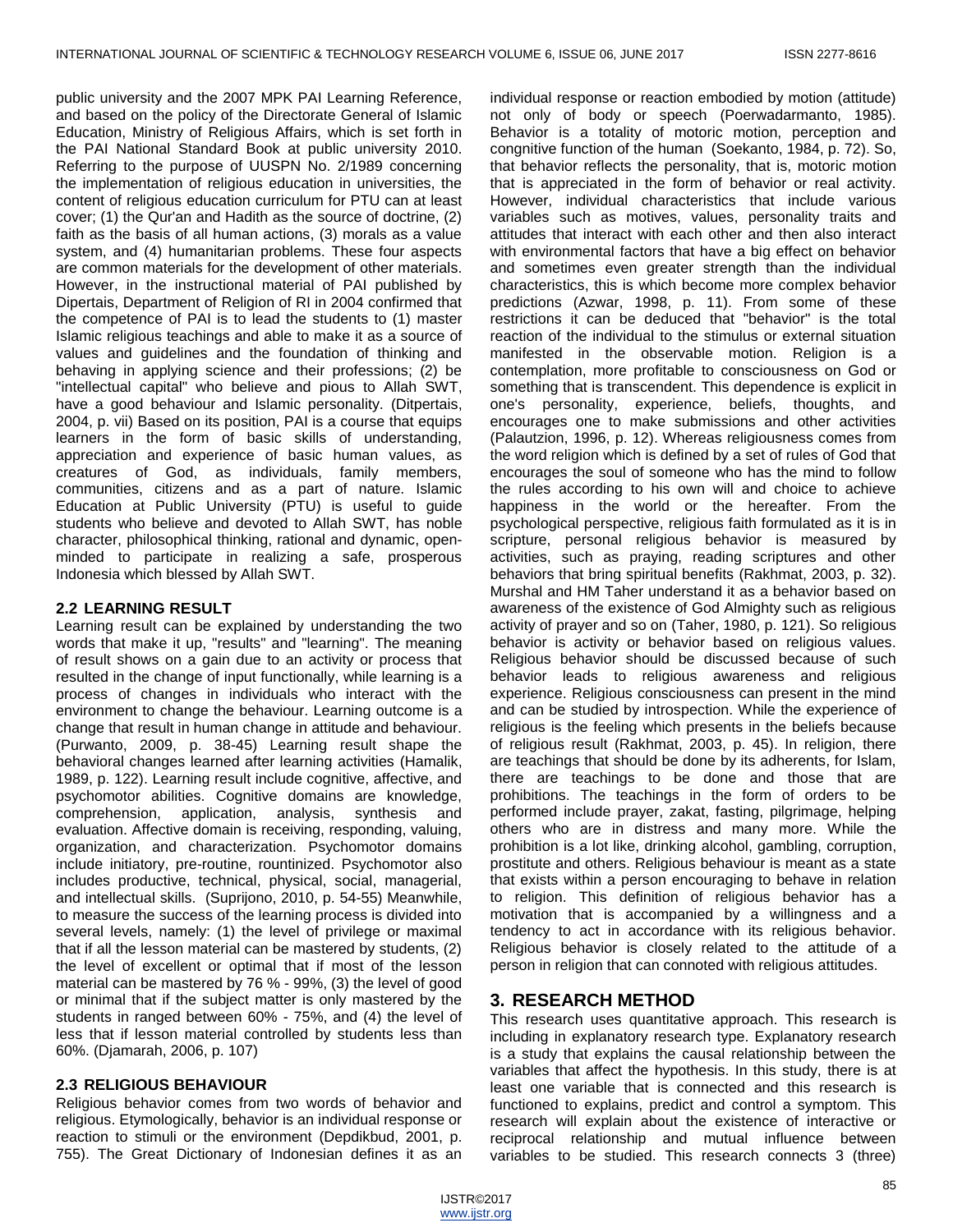variables, that is learning of PAI as first independent variable (with statistical notation  $X_1$ ) and learning result as the second independent variable (with statistical notation  $X_2$ ), while religious behavior as dependent variable (with statistical notation Y). This research was conducted on students of STISIP Widyapuri Mandiri Sukabumi class of academic year 2016-2017 which amounted to 249 people. The selection of this location is based on the gap issue between PAI learning and its learning result on student's religious behavior. The sample is determined by purposive sampling. The purposive sample is the technique of determining the sample with certain consideration (Sugiyono, 2008, p. 82). In this case the research sample is taken at least 25 respondents in accordance with the theory of Arikunto by taking samples of 10% of the population (Arikunto, 2002, p. 107). The main hypothesis tested in this study is "There is influence between learning PAI and learning result against religious behavior of students of STISIP Widyapuri Mandiri Sukabumi District Academic Year 2016-2017". The research paradigm proposed in this study is as presented in Figure 1.



*Figure 1. Research Paradigm*

## **4. RESULT AND DISCUSSION**

#### **4.1. Result of the research**

In this study there are 25 respondents of students with two independent variables of PAI learning (X1) and learning result (X2), while the dependent variable is religious behavior. The result of SPSS shows that the mean of indepedent variable of PAI learning is 56,52 with standard deviation 6,299. Furthermore the average independent variable of learning results is 48.00 with standard deviation 5,874. Then the average on dependent variable of religious behavior is 82.80 with standard deviation of 7,953 (Table 1).

*Tabel 1. Statistical description of the influence of PAI learning and learning result on student's religious behavior* **Descriptive Statistics**

|                            | ------------------ |                   |    |
|----------------------------|--------------------|-------------------|----|
|                            | Mean               | Std.<br>Deviation | N  |
| <b>Religious Behavior</b>  | 56,52              | 6.299             | 25 |
| PAI Learning               | 48,00              | 5,874             | 25 |
| <b>PAI Learning Result</b> | 82,80              | 7.953             | 25 |

Multiple regression can be done if it meets some classical assumptions that must be taken into account. Several assumptions that have to be done on multiple regression equation model are classical assumption test such as mulikolinieritas test and autocorrelation test. According to Ghozali (2006) multicoloniearity test should be done on the model of multiple regression equation with the aim to determine whether the regression model found a correlation between independent variables. In this study the independent variable is between PAI learning (X1) and learning result (X2). A good and proper regression model should not have multicoloniearity among the independent variables.

*Tabel 2. The value of Collinearity Statistics on the independent variables of PAI learning and its learning result on student's religious behavior*

| Model |                        | Correlations   |         |      | <b>Collinearity Statistics</b> |       |  |
|-------|------------------------|----------------|---------|------|--------------------------------|-------|--|
|       |                        | Zero-<br>order | Partial | Part | Tolerance                      | VIF   |  |
|       | (Constant)             |                |         |      |                                |       |  |
|       | PAI Learning           | .871           | .755    | .561 | .497                           | 2,011 |  |
|       | PAI Learning<br>Result | .670           | .152    | .075 | .497                           | 2.011 |  |

SPSS result shows that there is no multicollinearity between the two independent variables that is equal to 0.497, where the value is greater than tolerance value> 0.10. In addition, the value of Variance Inflation Factor (VIF) of 2.011 is less than 10 means that if the VIF value <10.0, it can be concluded that the regression model does not contain multicollinearity among the independent variables, because the multicollinearity assumption test can be fulfilled. The next classical assumption test is an autocorrelation test that aims to test in linear regression model whether there is a correlation between the confounding error in period t with error in period (t-1) or before. Autocorrelation arises because of sequential observations over time related to each other. The result of SPSS shows that there is no autocorrelation between variables of PAI learning as X1 and learning result as X2. It is seen from SPSS result, there is value at Durbin-Watson (DW) equal to 2,408 (Table 4). The DW value is greater than the DW table for the number of independent variables ( $k = 2$ ) and the number of samples (n) is 25, then with a significance value of 5%, DW table is obtained that is  $d_{\text{L}}$  = 1,260 and  $d_{\text{U}}$  = 1,550 (1,550 < 2,408 < 2,450) so it can be concluded that the regression model is good because there is no autocorrelation. Furthermore the relationship or correlation between independent variables (X) and dependent variable (Y) using Product Moment correlation formula with SPSS software. The result of SPSS shows that the correlation between PAI learning  $(X_1)$  and religious behavior (Y) is 0,871 with p-value (sig) 0,000, it means that between variable of PAI learning and religious behavior there is very strong correlation or 87,1% is significant and positive. Then the relationship between the learning result  $(X_2)$  with the religious behavior (Y) obtained value of 0.670 with p-value value (sig) 0,000, it means between learning result and religious behavior variables there is a strong correlation or 67.0% is very significant and positive. The relationship between PAI learning  $(X_1)$  and learning result  $(X_2)$  obtained value of 0.709 with p-value (sig) 0,000, it means between the variables of learning result and religious behavior there is a strong correlation or 70.9% is very significant and positive (Table 3). The signs of positive correlation values indicate that the greater the level of learningX PAI learning and student learning result in STISIP Widyapuri Mandiri, it will be the greater the value of student religious behavior in daily life.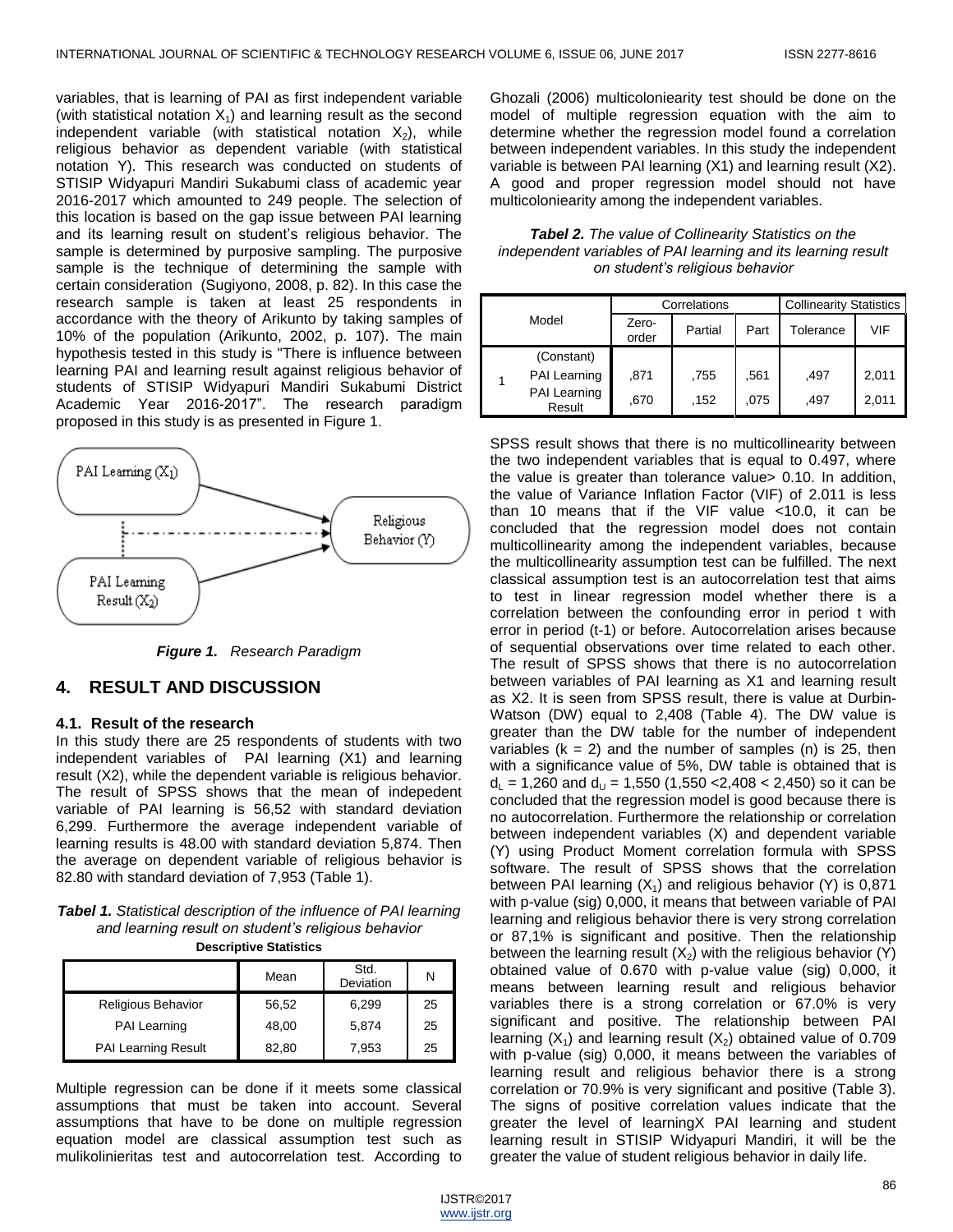| <b>Correlations</b> |                                                                                                                                                    |                                  |                                  |                                   |  |  |  |
|---------------------|----------------------------------------------------------------------------------------------------------------------------------------------------|----------------------------------|----------------------------------|-----------------------------------|--|--|--|
|                     |                                                                                                                                                    | Religious<br><b>Behavior</b>     | PAI<br>Learning                  | <b>PAI Learning</b><br>Result     |  |  |  |
|                     | <b>Religious Behavior</b>                                                                                                                          | 1,000                            | .871                             | .670                              |  |  |  |
| Pearson Correlation | PAI Learning                                                                                                                                       | .871                             | 1,000                            | ,709                              |  |  |  |
| Sig. (1-tailed)     | <b>PAI Learning Result</b><br><b>Religious Behavior</b><br>PAI Learning<br><b>PAI Learning Result</b><br><b>Religious Behavior</b><br>PAI Learning | .670<br>,000<br>,000<br>25<br>25 | .709<br>,000<br>,000<br>25<br>25 | 1,000<br>,000<br>,000<br>25<br>25 |  |  |  |
| N                   | <b>PAI Learning Result</b>                                                                                                                         | 25                               | 25                               | 25                                |  |  |  |

*Tabel 3.The Relation or correlation between PAI learning and learning result to student's religious behavior*

Simultaneously, the relationship between the independent variables of PAI learning  $(X_1)$  and learning result  $(X_2)$  with religious behavior (Y) obtained value of 0.874, it means there is a very strong correlation (87.4%) simultaneously between the two independent variables to the dependent variable . Then the value of coefficient of determination  $(R^2)$  obtained value of 0.763, it means that the variables of religious

behavior (Y) can be explained by variables of PAI learning  $(X_1)$  and learning result  $(X_2)$  of 76.3%, while the rest of 23.7% is explained by variables or other factors outside the regression model (Table 4). Linearly, there will be a statement that the higher the correlation value (R), the greater the value of the determination coefficient  $(R^2)$  to be obtained and vice versa.

| <b>Tabel 4.</b> The value of Durbin-Watson (DW), correlation (R) and coefficient of determination ( $R^2$ ) of PAI learning variables and |
|-------------------------------------------------------------------------------------------------------------------------------------------|
| learning result on student's religious behavior                                                                                           |

| Model Summarv <sup>o</sup> |          |          |                          |                               |               |  |
|----------------------------|----------|----------|--------------------------|-------------------------------|---------------|--|
| Model                      |          | R Square | <b>Adiusted R Square</b> | Std. Error of the<br>Estimate | Durbin-Watson |  |
|                            | $.874^a$ | 763      | 742.                     | 3.200                         | 2.408         |  |

a. Predictors: (Constant), PAI Learning result, PAI Learning

b. Dependent Variable: Religious Behavior

Furthermore, the linearity level of the multiple regression model can be tested by F-test using Analysis of Variance / Anova. The result of SPSS shows the values in the Anova table of  $F = 35,500$  with a significance value of 0,000, it means the significant value is smaller than the real level of 0.05 (0,000 <0.05) so the decision is a model of multiple regression equation has met the criteria of linearity and good, thus it can be used to predict the influence between the learning of PAI  $(X_1)$  and the learning result  $(X_2)$  on the religious behavior (Y) of students in STISIP Widyapuri Mandiri Sukabumi District (Table 5).

F test can also be used to test the research hypothesis simultaneously with the following hypothesis:

 $H<sub>1</sub>$ : There is an influence of PAI learning and learning result on religious behavior.

 $H<sub>0</sub>$ : There is no effect of PAI learning and learning result on religious behavior.

The rule of the decision is if the value of  $F_{value}$  is greater or equal to  $F_{table}$  ( $F_{value}$ >  $F_{table}$ ), then  $H_0$  is rejected and  $H_1$  is accepted, it means significant. If the value of F<sub>value</sub> is smaller or equal to  $F_{table}$  ( $F_{value}$  <  $F_{table}$ ), then  $H_0$  is accepted and  $H_1$  is rejected, it means not significant. Based on Table 5, it is obtained the  $F_{value} = 35,500$  with a significance of 0,000 means that the significant value is smaller than the real level of 0.05 (0.000 < 0.05). Then if the value of  $F_{value}$  is compared to the value of  $F_{table}$  for dk<sub>Res</sub> = 22 (denominator), dk<sub>Reg</sub> = 2 (numerator) is 2.56 so F<sub>table</sub> (2.22) ( $\alpha$  = 0,05) = 2,56. So the value of  $F_{value} > F_{table}$  (35,500> 3,38). In conclusion H<sub>0</sub> is rejected and  $H_1$  is accepted, it means simultaneously there is a positive and very significant influence between PAI learning and learning result of student STISIP toward their religious behavior.

*Tabel 5.Analysis of Variance (Anova) PAI learning variables and learning result on student religious behavior*

| <b>ANUVA</b> |            |                |    |             |        |                  |  |  |
|--------------|------------|----------------|----|-------------|--------|------------------|--|--|
|              | Model      | Sum of Squares | Df | Mean Square |        | Sig.             |  |  |
|              | Regression | 726,981        |    | 363,490     | 35,500 | 000 <sup>b</sup> |  |  |
|              | Residual   | 225,259        | 22 | 10,239      |        |                  |  |  |
|              | Total      | 952.240        | 24 |             |        |                  |  |  |

**ANOVA<sup>a</sup>**

a. Dependent Variable: Religious Behavior

b. Predictors: (Constant), PAI Learning Result, PAI Learning

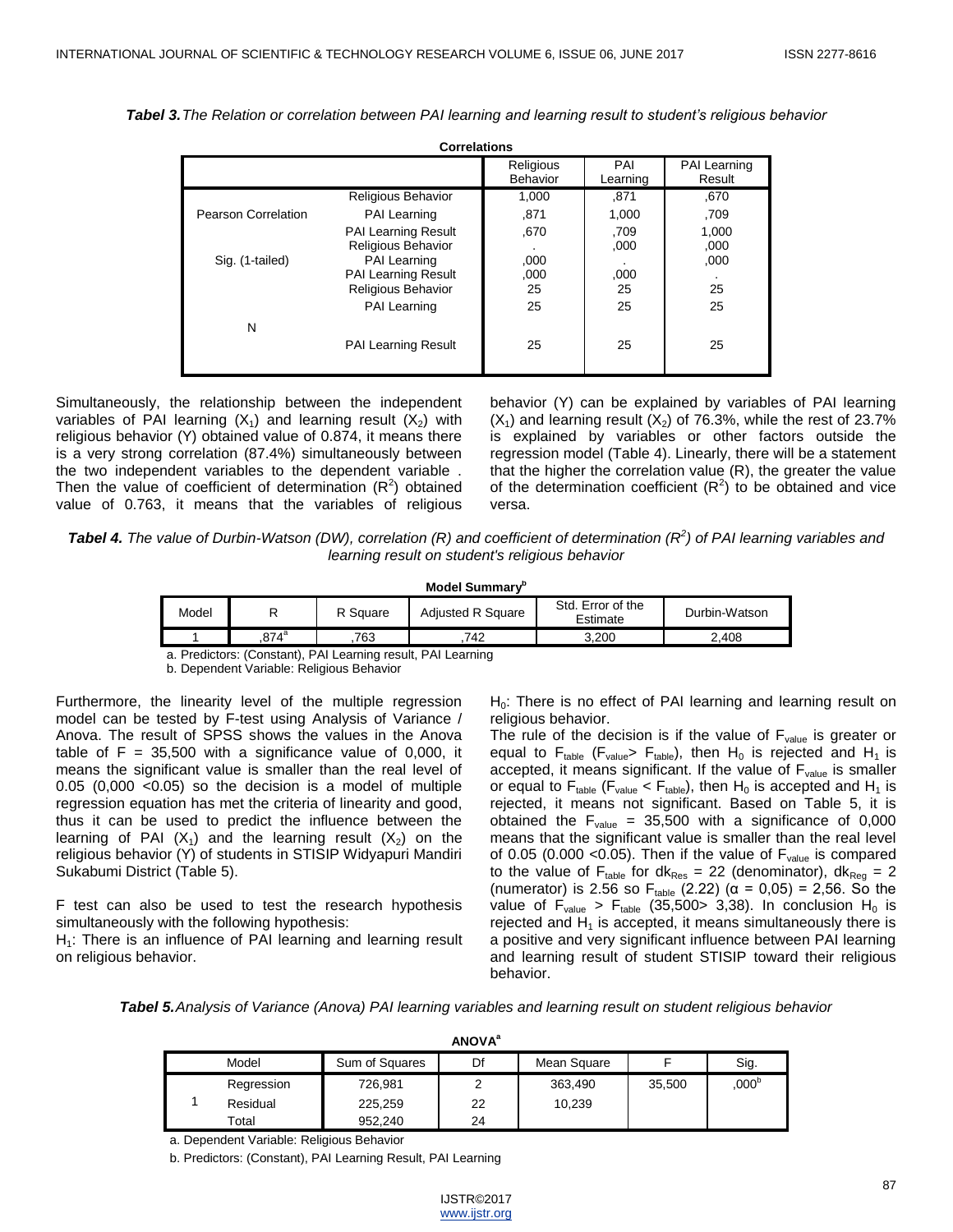Furthermore, to test the research hypothesis partially can use t-test with SPSS. The rule of the decision is if the significance of the value of t<sub>value</sub> is smaller or equal to the real level ( $\alpha$  = 0.05), then H<sub>0</sub> is rejected and H<sub>1</sub> is accepted, it means significant. Likewise the significance of the value of t<sub>value</sub> smaller or equal to the real level ( $\alpha$  = 0.05), then H<sub>0</sub> is accepted and H<sub>1</sub> is rejected, it means not significant.

*Tabel 6. The regression coefficient (slope) of PAI learning variables and the learning result on student's religious behavior*

| Model |                            | Unstandardized Coefficients |            | Standardized<br>Coefficients |       | Sig. |
|-------|----------------------------|-----------------------------|------------|------------------------------|-------|------|
|       |                            |                             | Std. Error | <b>Beta</b>                  |       |      |
|       | (Constant)                 | 8,624                       | 6,869      |                              | 1,255 | ,223 |
|       | PAI Learning               | .853                        | .158       | .795                         | 5.408 | .000 |
|       | <b>PAI Learning Result</b> | .084                        | 116        | 106                          | 721   | .478 |

Based on Table 6, SPSS results show the value of t on the independent variable of PAI learning of 5.408 with a significance of 0,000, it means the value of significant is smaller than the real level of 0.05 (0.000 <0.05). In conclusion  $H<sub>0</sub>$  is rejected and  $H<sub>1</sub>$  is accepted, it means partially there is a positive and very significant influence of PAI learning of STISIP students towards religious behavior. While the value of t on the independent variables of learning results obtained by 0.721 with significance of 0.478 (Table 6), it means significant value greater than the real level of 0.05 (0.478> 0.05). In conclusion  $H_0$  is accepted and  $H_1$  is rejected. It means partially there is no positive and significant influence from PAI learning result of STISIP student's to their religious behavior. Based on Table 6, the multiple regression model obtained from the SPSS result is:  $\hat{Y}_{\text{religious behavior}} = 8,624 +$ 0,853  $X_{PAI}$  Learning + 0,084 Learning result. The value of regression coefficient (slope) on PAI learning variables  $(X_1)$  is 0.853 (positive) means that if there is an increase in PAI learning as much one unit, it will increase religious behavior of STISIP students of 0.853 units, with the assumption that other variables are constant. Likewise, if there is a decrease in PAI learning for one unit, it will be able to reduce the level of religious behavior of 0.853 units as well. Furthermore, the value of regression coefficient (slope) on learning result variable  $(X_2)$  is 0,084 (positive), it means if there is improvement on student learning result of one unit, it will increase religious behavior equal to 0,084 unit with assumption that other variables are constant. Likewise, if there is a decrease in learning result by one unit, it will be able to reduce the level of religious behavior of STISIP students of 0.084 units also with the assumption that other variables are constant. In the multiple regression equation obtained the value of the constant (intercept) is 8.624 which means that without any PAI learning variables  $(X_1 = 0)$  and student learning result  $(X_2 = 0)$ , the religious behavior of STISIP Widyapuri Mandiri students has reached the value of 8,624 units, with assumptions that other predictor is constant. Explicitly without any PAI learning and learning result, the student's level of religious behavior already exists at 8,624 units.

## **4.2. Discussion**

Simultaneously there is an influence between PAI learning and learning result on student's religious behavior positively and significantly. A person's religious behavior may change because of a change in his particular religious sense. Causally, the level of one's religious sense can be influenced by the frequency of the religious sciences which is acquired

either from PAI learning or other non-formal learning. This shows that with the learning of PAI at STISIP Widyapuri Mandiri Sukabumi students who come from various disciplines in previous education instituton can make a significant contribution to his religious behavior. However, partially, only the PAI learning variables that has a significant effect while the learning result variable has no significant effect on the religious behavior. It is correlated that the factors which influence the learning result are: Internal factors, factors from within the student itself which include: physiological / physical factors (Slamento, 2003, p. 54-189). Physical and spiritual health is very influential in the learning process. When a person is always sick such as headache, fever, flu, cough and so forth, they cannot be excited to learn. Likewise, with poor spiritual health, such as experiencing mental disorders, feelings of disappointment because of conflicts with partner, parents or other reasons, it all can also interfere with learning. Therefore, the maintenance of health is very important for everyone both physically and mentally because it is very helpful in the learning process and learning result. Similarly, students with disabilities will disrupt the process and learning result. Thus the value of learning results obtained by students did not significantly affect their religious behavior. Another possibility is that students who has a good learning result do not guarantee a good religious implementation considering many influenced by health factors earlier. The next factor is the psychological factor, in which every human or student basically has different psychological conditions according to the talent, motive and maturity of a person. Some cases that occur are there is someone who is religious but cognitively has a low score in school and vice versa. These cognitive and psychological differences do not go in the same direction or upside down, so it will affect the process and the results of each learning because of their psychological factors include intelligence, attention, interest and talent, motive and motivation, and cognitive and reasoning power (Syaf, 2008, p. 24).

## **5. CONCLUSION**

The religious behavior of students of STISIP Widyapuri Mandiri Sukabumi can be explained by the PAI learning variables and learning result of 76.3%, while the remaining 23.7% is explained by other factors outside the regression model;  $\hat{Y}_{\text{religious behavior}} = 8,624 + 0,853 X_{\text{PAI Learning}} + 0,084_{\text{Learning}}$  $_{result}$  with positive correlation and is very strong  $(87,4\%)$ . Simultaneously PAI learning and learning result have a very significant effect on religious behavior. Partially, only PAI learning has a significant effect on religious behavior,